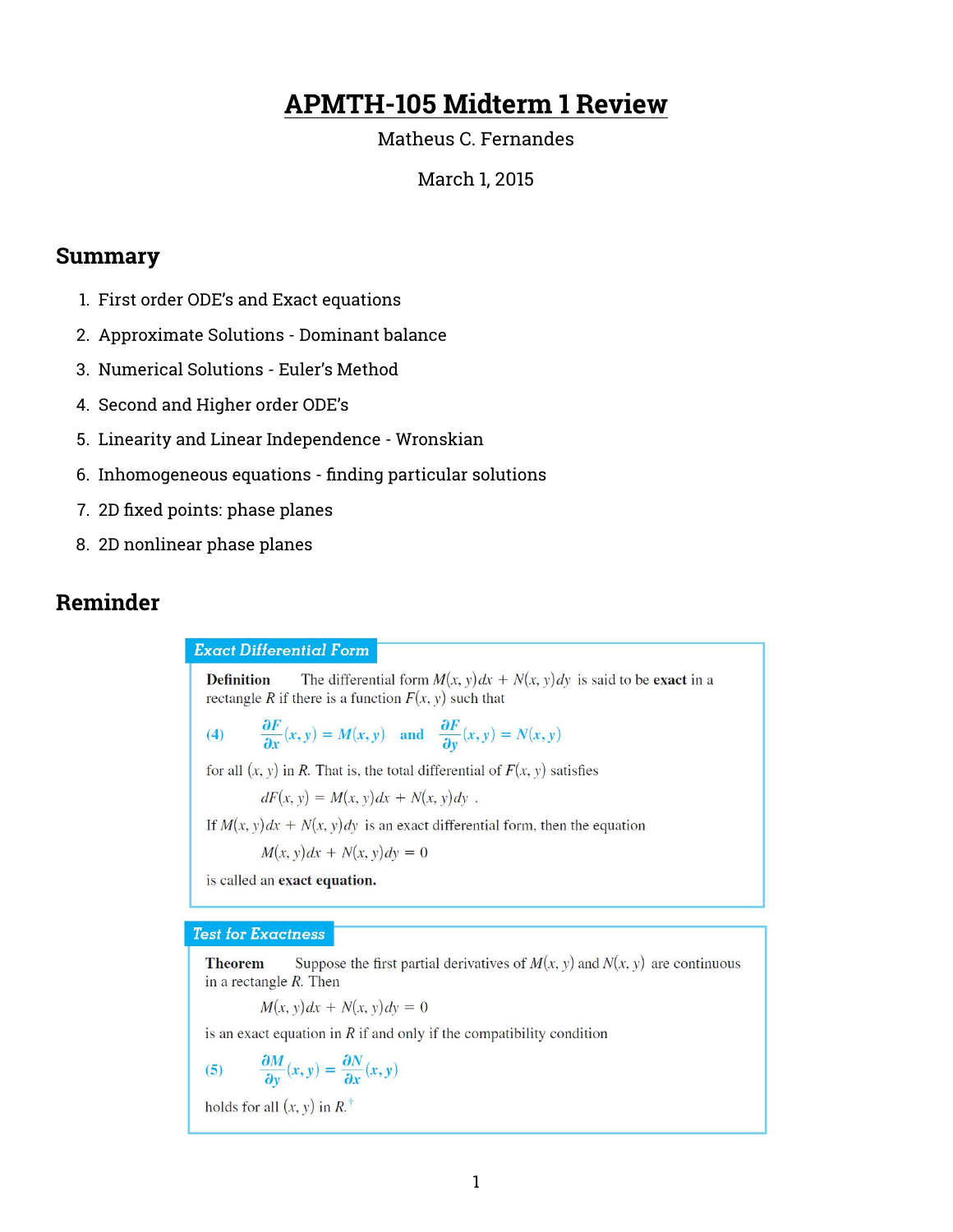#### **Problem 1: Solving an Exact equation**

From: Nagel Fundamental of Diff Eq. 8th edition Solve

$$
\frac{dy}{dx} = -\frac{1 + e^x y + x e^x y}{x e^x + 2} \tag{1}
$$

which can be rewritten as

<span id="page-1-0"></span>
$$
(1 + e^x y + x e^x y) dx + (x e^x + 2) dy = 0
$$
 (2)

## **Solution**

Here  $M = (1 + e^x y + x e^x y)$  and  $N = (x e^x + 2)$ . Because

$$
\frac{\partial M}{\partial y} = e^x + xe^x = \frac{\partial N}{\partial x} \tag{3}
$$

equation [\(2\)](#page-1-0) is exact. If we now integrate  $N(x, y)$  with respect to *y*, we obtain

$$
F(x, y) = \int (xe^{x} + 2) dy + h(x) = xe^{x}y + 2y + h(x)
$$
 (4)

When we take the partial derivative with respect to x and substitute for M, we get

$$
\frac{\partial F}{\partial x}(x,y) = M(x,y) \tag{5}
$$

$$
e^{x}y + xe^{x}y + h'(x) = 1 + e^{x}y + xe^{x}y
$$
 (6)

Thus  $h'(x) = 1$ , so we take  $h(x) = x$ . Hence,  $F(x, y) = xe^{x}y + 2y + x$ , and the solution to equation [\(2\)](#page-1-0)is given implicitly by  $xe^{x}y + 2y + x = C$  In this case we can solve explicitly for y to obtain

$$
y=(C-x)/(2+xe^x)
$$

**Idea 1: Equations of the Form**  $dy/dx = G(ax + by)$ 

When the right-hand side of the equation  $dy/dx = f(x, y)$  can be expressed as a function of the combination  $ax + by$ , where *a* and *b* are constants, that is,

$$
\frac{dy}{dx} = G(ax + by),
$$

then the substitution

$$
z = ax + by
$$

transforms the equation into a separable one. The method is illustrated in the next example.

#### **Problem 2: Solving via substitution**

From: Nagel Fundamental of Diff Eq. 8th edition Solve

<span id="page-1-1"></span>
$$
\frac{dy}{dx} = y - x - 1 + (x - y + 2)^{-1}
$$
 (7)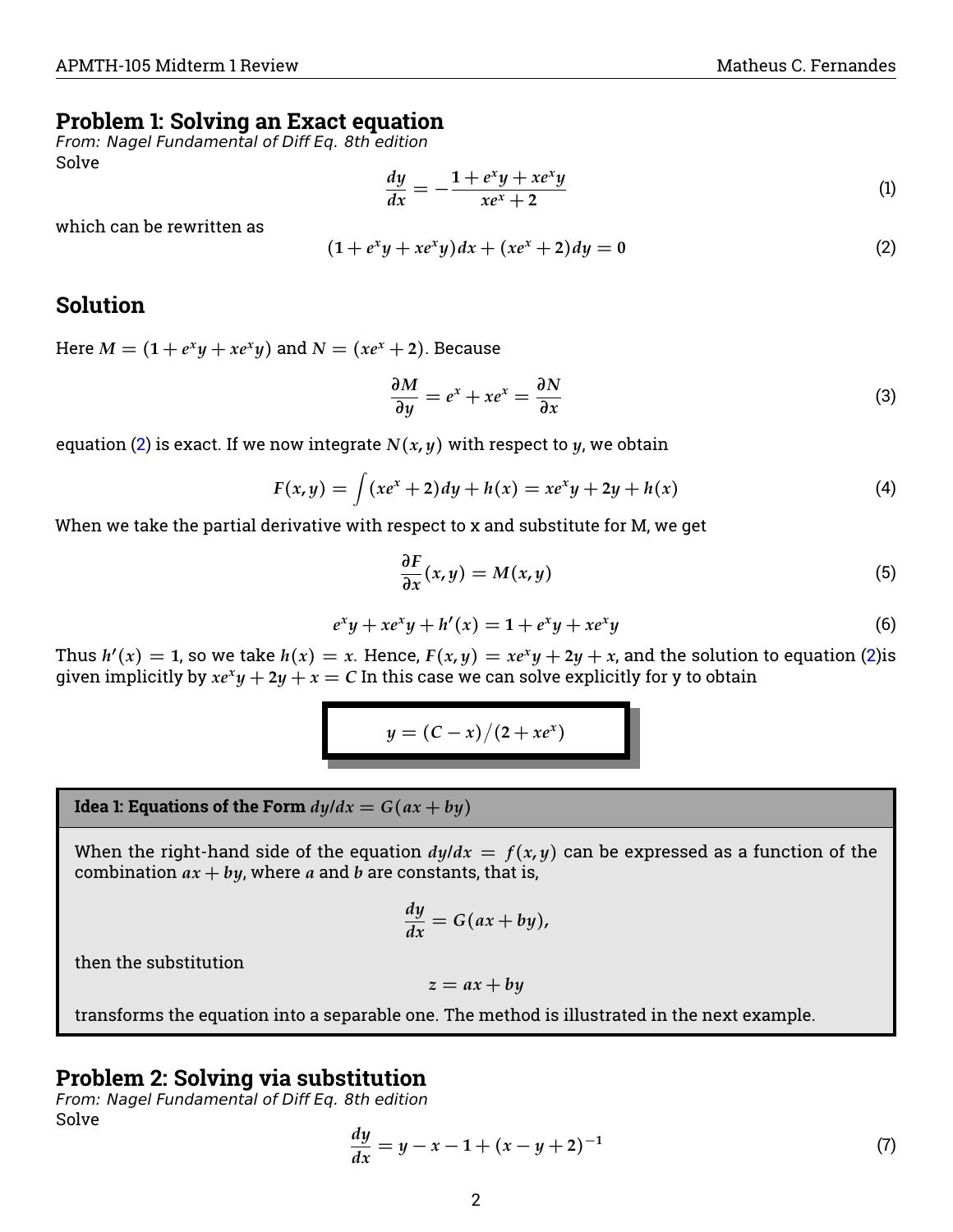## **Solution**

The right-hand side can be expressed as a function of x-y, that is,

$$
y-x-1+(x-y+2)^{-1}=-(x-y)-1+[(x-y)+2]^{-1}
$$
\n(8)

so let  $z = x - y$ . To solve for  $dy/dx$ , we differentiate  $z = x - y$  with respect to x to obtain  $dz/dx = 1 - dy/dx$ , and so  $dy/dx = 1 - dz/dx$ . Substituting into [\(7\)](#page-1-1) yields

$$
1 - \frac{dz}{dx} = -z - 1 + (z + 2)^{-1}
$$
 (9)

or

$$
\frac{dz}{dx} = (z+2) - (z+2)^{-1} \tag{10}
$$

Solving this separable equation, we obtain

$$
\int \frac{z+2}{(z+2)^2 - 1} dz = \int dx,\tag{11}
$$

with using u, du substitution we get

$$
\frac{1}{2}\ln|(z+2)^2-1|=x+C_1\tag{12}
$$

from which it follows that

$$
(z+2)^2 = Ce^{2x} + 1.
$$
 (13)

Finally, replacing z by  $x - y$  yields the following as an implicit solution to equation [\(7\)](#page-1-1)

$$
(x - y + 2)^2 = Ce^{2x} + 1
$$

## **Problem 3: Dominant Balance**

From: Tziperman 2006 Notes

For each of this problem, determine how the solution  $y(x)$  behaves at large x. If the differential equation makes  $y(x)$  diverge at finite x then describe the functional form of the divergence.

(a) Consider:

$$
\frac{dy}{dx} + y^2 = \frac{3}{x^3 + x\cos(x)},
$$

with  $y(1) = 2$ .

(b) Consider:

$$
\frac{dy}{dx} - \frac{x^3}{1+x}y^2 = xe^{-x^2},
$$

with  $y(2) = 3$ .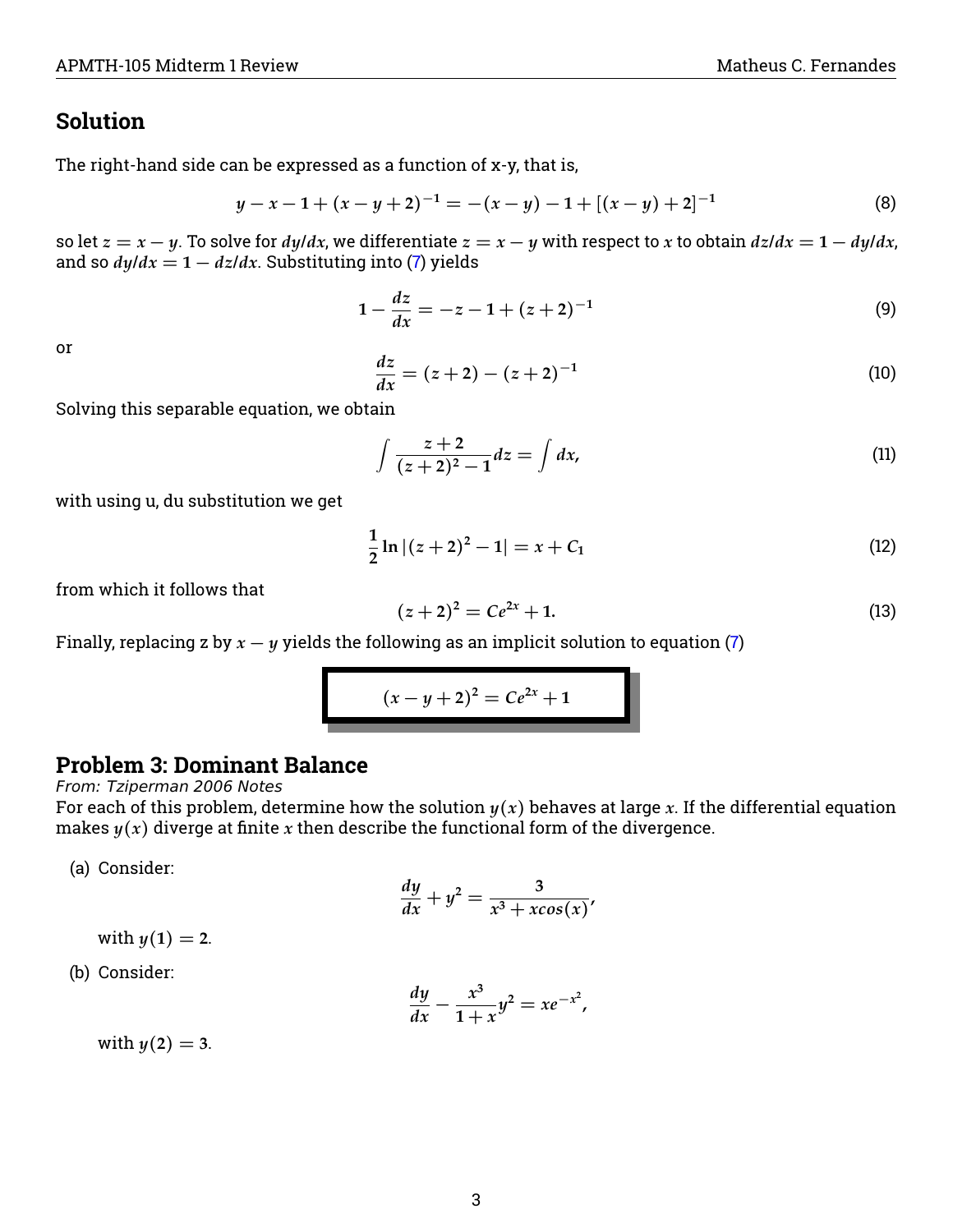## **Solutions**

(a)  $\frac{dy}{dx} + y^2 = \frac{3}{x^3 + x\cos(x)}$ , with  $y(1) = 2$ .

To understand the behavior for large x we consider all possible dominant balances. For  $x \to \infty$  only two terms are of comparable magnitude. The third term will be much smaller.

Trial 1)

$$
\left|\frac{dy}{dx}\right| = |y^2| \gg \left|\frac{3}{x^3 + x\cos(x)}\right|
$$

So we consider:  $\frac{dy}{dx} = -y^2$ 

Using separation of variables, we find  $\frac{1}{y} = x + C$ . Applying initial conditions, our solution is:  $y = \frac{1}{x-\frac{1}{2}}$ Now we check if our assumption is valid.

$$
|y^2| \sim \frac{1}{x^2}
$$

$$
|\frac{3}{x^3 + x\cos(x)}| \sim \frac{3}{x^3}
$$

For large x:

$$
|\frac{1}{x^2}| \gg |\frac{3}{x^3}|
$$

Trial 2)

$$
\left|\frac{dy}{dx}\right| = \left|\frac{3}{x^3 + x\cos(x)}\right| \gg |y^2|
$$

So we consider:  $\frac{dy}{dx}=\frac{3}{x^3+x\cos(x)}\sim \frac{3}{x^3}$  Using separation of variables, we find  $y=-\frac{3}{2x^2}+C$ . Applying initial conditions, our solution is:  $y = -\frac{3}{2x^2} + \frac{7}{2}$  Now we check if our assumption is valid.

$$
y^2 = \frac{9}{4x^4} - \frac{21}{4x^2} + \frac{49}{4}
$$

For large x:

$$
\left|\frac{3}{x^3+x\cos(x)}\right| \sim \frac{3}{x^3}
$$

 $|y^2| \gg |\frac{3}{x^3}|$ 

As  $x \to \infty$ ,  $\frac{3}{x^3}$  $\frac{3}{x^3} \to 0; y^2 \to \frac{49}{4}$ .

Thus, our assumption in Trial 3 is invalid. Trial 3)

$$
|y^2| = |\frac{3}{x^3 + x\cos(x)}| \gg |\frac{dy}{dx}|
$$

So we consider:  $y^2 = \frac{3}{x^3 + x\cos(x)} \sim \frac{3}{x^3}$  Now we check if our assumption is valid.

$$
\left|\frac{dy}{dx}\right| \sim -\frac{3\sqrt{3}}{2x^{5/2}}
$$

$$
\left|y^2\right| \sim \frac{3}{x^3}
$$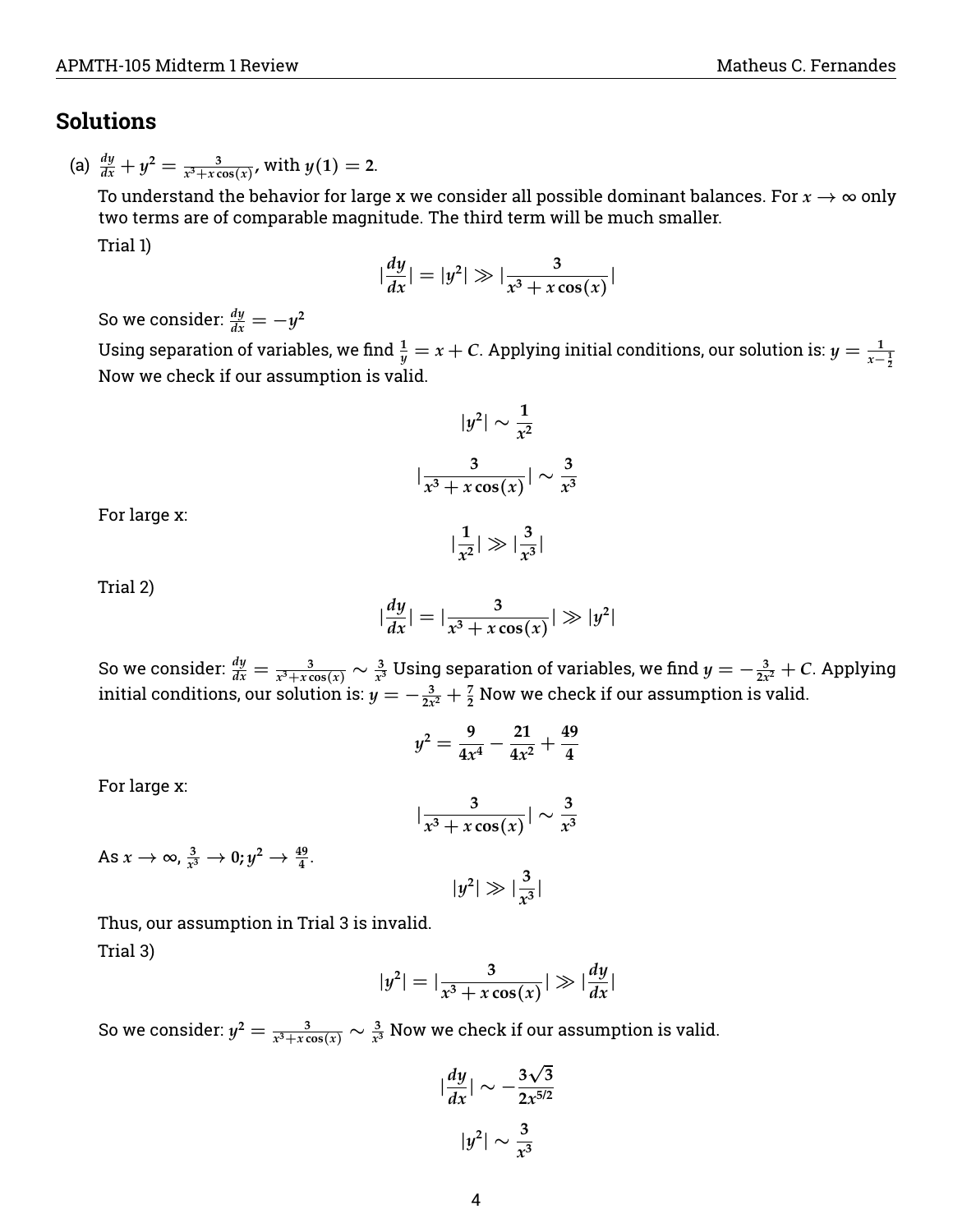For large x:

$$
|\frac{3\sqrt{3}}{2x^{5/2}}|\gg |\frac{3}{x^3}|
$$

Thus, our assumption in Trial 3 is invalid.

Of the three possible balances, only trial 1 is consistent.

(b)  $\frac{dy}{dx} - \frac{x^3}{1+}$  $\frac{x^3}{1+x}$  $y^2 = xe^{-x^2}$ , with  $y(2) = 3$ . We use the same approach as in part a. Trial 1)

$$
|\frac{dy}{dx}| = |\frac{x^3}{1+x}y^2| \gg |xe^{-x^2}|
$$

So we consider:  $\frac{dy}{dx} = \frac{x^3}{1+}$  $\frac{x^3}{1+x}y^2 \sim x^2y^2$  Using separation of variables, we find  $-\frac{1}{y}=\frac{1}{3}x^3+C$ . Applying initial conditions, our solution is:  $y = \frac{3}{9-x^3}$  Now we check if our assumption is valid.

$$
\left|\frac{x^3}{1+x}y^2\right| \sim \frac{9}{x^4}
$$

For large x:

$$
|\frac{9}{x^4}| \gg |xe^{-x^2}|
$$

Trial 2)

$$
\left|\frac{dy}{dx}\right| = |xe^{-x^2}| \gg \left|\frac{x^3}{1+x}y^2\right|
$$

So we consider:  $\frac{dy}{dx} = xe^{-x^2}$  Using separation of variables, we find  $y = -\frac{1}{2}e^{-x^2} + C$ . Applying initial conditions, our solution is:  $y = -\frac{1}{2}e^{-x^2} + 3 + \frac{1}{2}e^{-4}$  Now we check if our assumption is valid.

$$
\frac{x^3}{1+x}y^2 = \frac{x^3}{1+x}(-\frac{1}{2}e^{-x^2} + 3 + \frac{1}{2}e^{-4})^2
$$

For large x:

$$
\left|\frac{x^3}{1+x}y^2\right| \sim x^2\left(-\frac{1}{2}e^{-x^2} + 3 + \frac{1}{2}e^{-4}\right)^2
$$

$$
\left|\frac{x^3}{1+x}y^2\right| \gg |xe^{-x^2}|
$$

Thus, our assumption is not valid.

Trial 3)

$$
\left|\frac{x^3}{1+x}y^2\right| = |xe^{-x^2}| \gg \left|\frac{dy}{dx}\right|
$$

So we consider:  $xe^{-x^2}=-\frac{3}{x^3+x\cos(x)}\sim x^2y^2$ .  $y^2=-\frac{1}{x}e^{-x^2}$  Now we check if our assumption is valid.

$$
\left|\frac{dy}{dx}\right| \sim \sqrt{x}e^{-x^2/2}
$$

$$
\left|y^2\right| \sim \frac{3}{x^3}
$$

For large x:

$$
|\sqrt{x}e^{-x^2/2}| \gg |xe^{-x^2}|
$$